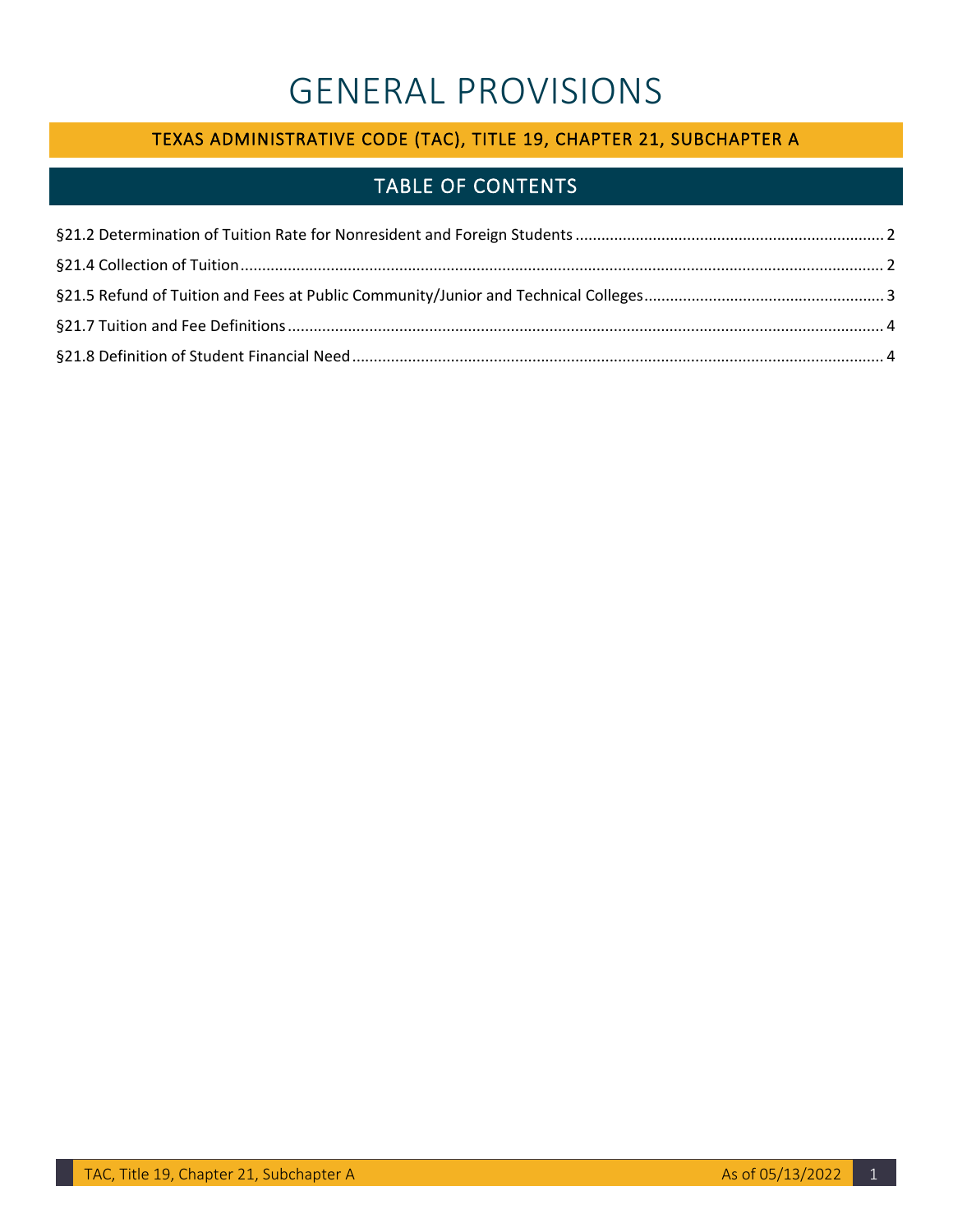### <span id="page-1-0"></span>§21.2 DETERMINATION OF TUITION RATE FOR NONRESIDENT AND FOREIGN STUDENTS

 (a) Prior to January 1 of each calendar year in which the academic year begins, or as soon thereafter as is practicable, the teaching and health-related institutions except in programs leading to a D.D.S., M.D., D.O., D.V.M., or law degree, and report the rate to the appropriate institutions. Coordinating Board shall determine the tuition rate for nonresident and foreign students enrolled in general academic

(b) The rate set per semester credit hour is to equal the average of the nonresident undergraduate tuition charged to a resident of this state at a public state university in each of the five most populous states other than Texas.

Source Note: The provisions of this §21.2 adopted to be effective March 8, 1989, 14 TexReg 985; amended to be effective December 26, 1995, 20 TexReg 10595.

#### <span id="page-1-1"></span>§21.4 COLLECTION OF TUITION

(a) Unless a student's payment due date has been postponed due to pending disbursements of financial aid as described in subsection (b), of this section, the following conditions shall apply in the collection of tuition and/or tuition and fees at institutions of higher education and in the conducting of enrollment audits.

(1) On or before the dates for reporting official enrollments to the Texas Higher Education Coordinating Board each enrollment period, each community college shall collect in full from each student that is to be counted for formula funding purposes the amounts set as tuition by the respective governing boards.

 appropriations, the tuition and fees (mandatory and optional) established by state law or by the respective governing boards. (2) On or before the 20th class day for each regular semester and the 15th class day for each summer session, institutions other than community colleges shall collect from each student who is to be counted for state formula funding

 may be considered as collected tuition and fees; the amount of collected tuition and fees may be adjusted pursuant to terms of the contract once actual collections are made. boards. (3) Valid contracts with the United States government for instruction of eligible military personnel, approved financial assistance, and valid contracts with private business and public-service type organizations or institutions such as hospitals,

(4) Returned checks must be covered by a transfer from a self-supporting auxiliary enterprise fund or other non-state fund source (e.g., food service, bookstore) within ten days of the date the institution receives the returned check in order for contact hours to be presented to the state for funding.

(5) Auxiliary enterprise or other non-state fund sources may not be reimbursed with state-provided funds.

 verification by the State Auditor. (6) Institutions must retain records of individual student tuition or tuition and fee payment and returned checks for

(b) Payment Options for Students with Delayed Financial Aid.

 disbursements by the date that tuition and fees must be paid, the student's aid is delayed. If the student agrees to assign to the institution a portion of the awards equal to the amount of tuition and fees to be met with financial aid payments, the governing board may postpone the due date for the portion of the tuition and or tuition and fee payment that will be met through financial aid funds and the hours to be paid for with the financial aid may be counted for formula funding purposes. (1) If an institution's financial aid office has awarded aid to a student but the institution has not received the relevant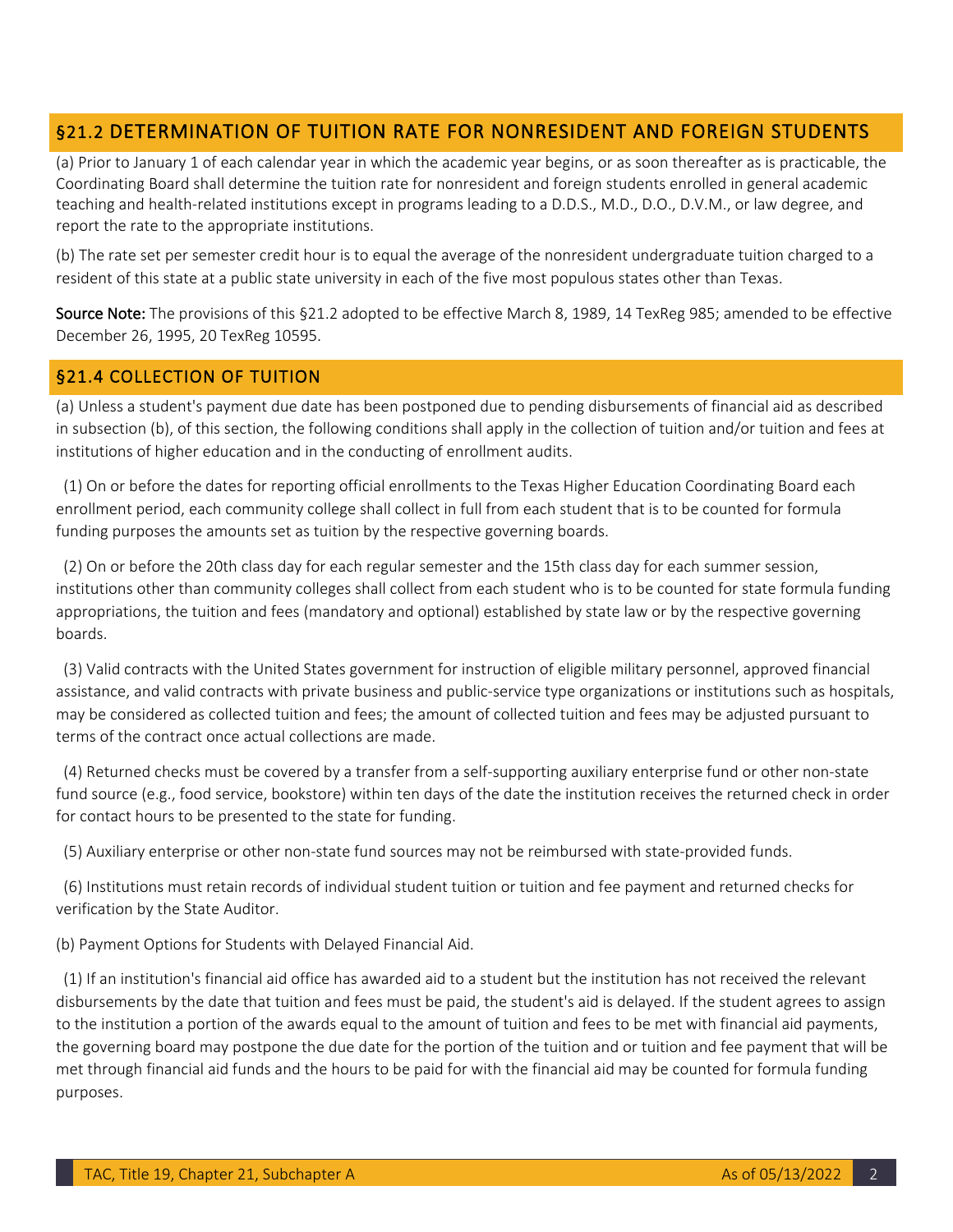financial aid awards or the award amount is less than the amount of tuition and fees due, the governing board is to grant (2) If, after the student's due date is postponed, the student becomes ineligible to receive one or more of the pending the student a repayment period for the unpaid amount that:

- (A) does not exceed 30 days,
- (B) allows for multiple payments, if necessary, and

(C) entails a processing fee not to exceed 5 percent of the total amount to be collected.

 full tuition and fee amount by the end of the 30-day repayment period. (3) An institution may deny academic credits for hours completed in the semester or term if the student fails to pay the

 (c) A student paying tuition and fees by installments shall be granted the options of delayed payment outlined in subsection (b) of this section (relating to Payment Options for Students with Delayed Financial Aid) if he or she is awaiting the disbursement of financial aid.

Source Note: The provisions of this §21.4 adopted to be effective March 16, 1995, 20 TexReg 1532; amended to be effective May 23, 2002, 27 TexReg 4335; amended to be effective November 28, 2005, 30 TexReg 7853

#### <span id="page-2-0"></span>§21.5 REFUND OF TUITION AND FEES AT PUBLIC COMMUNITY/JUNIOR AND TECHNICAL COLLEGES

 (a) A community/junior or technical college, as soon as practicable, shall at a minimum refund mandatory fees and tuition in excess of the minimum tuition collected for courses from which the students drop or withdraw, according to the number of calendar days the institution normally meets for classes, not the days a particular course meets. For courses which meet on an unusual or irregular schedule, the college may exercise professional judgement in defining a class day. student is withdrawing. The college may not delay a refund on the grounds that the student may withdraw from the student withdraws from the institution before the first day of classes. following schedule. For courses which meet on what the college considers a regular schedule, class days refer to the The indicated percentages are to be applied to the tuition and mandatory fees collected for each course from which the institution or unit later in the semester or term. The institution may assess a nonrefundable \$15 matriculation fee if the

(1) Coordinating Board approved semester-length courses for which semester credit hours are awarded:

- (A) A 100% refund is to be made for courses dropped prior to the first class day.
- (B) During the fall or spring semester or comparable trimester:
- (i) during the first 15 class days, 70%;
- (ii) during the 16th through 20th class days, 25%;
- (iii) after the 20th class day, none; and
- (C) Six-week summer semester:
- (i) during the first five class days, 70%;
- (ii) during the sixth and seventh class days, 25%;
- (iii) after the seventh class day, none.

(2) For flex entry and non-semester-length courses with a census date other than the 12th class day (fourth class day for a six-week summer semester):

(A) prior to the first class day, 100%;